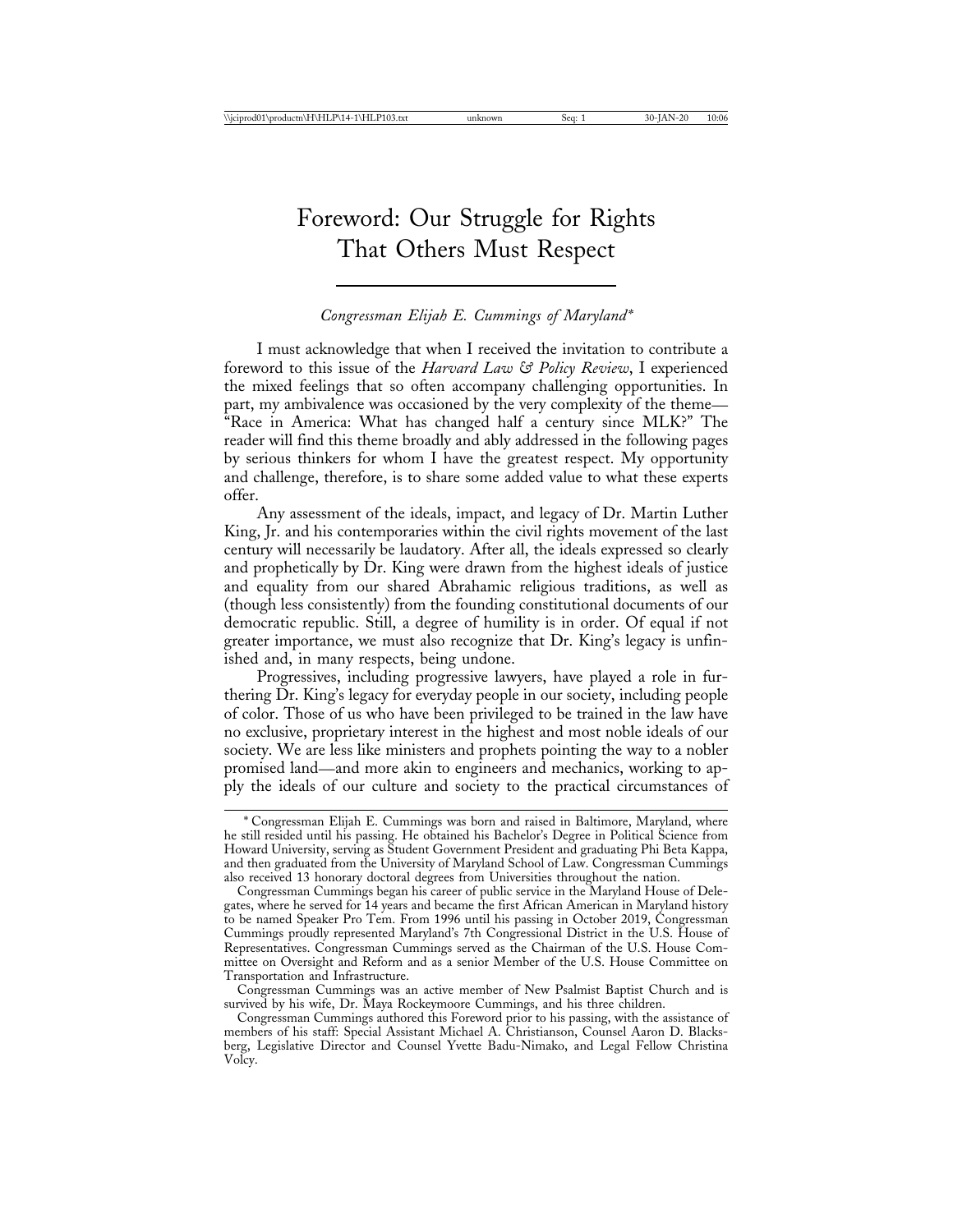daily life for those who depend upon our expertise. The tools of our profession are litigation and legislation—tools that have been critical in expanding upon Dr. King's legacy—and I have had the privilege to engage in both during the last 42 years of my professional life.

As an American of color, I have been both an advocate for the protection and expansion of our shared civil rights and, to the degree that our continuing civil rights movement has succeeded, their beneficiary. As Dr. King and the other progressives of his generation fully anticipated, the broad social, political, and economic benefits of our continuing work to perfect this democratic republic have not been limited to Americans of color. The beneficiaries have been and continue to be the hundreds of millions of Americans of every racial background, gender, and faith tradition who continue to strive for social equity and economic opportunity today, as the more comprehensive legal analyses in this edition of the Harvard Law & Policy Review will reflect.

Those benefits of the work of Dr. King and his contemporaries are limited, however, in part due to concerted efforts to roll back the very progress for which Dr. King fought. Any honest analysis of our contemporary society must recognize that the impact of Dr. King's movement on our society and the world has been mixed—its legacy for our future left to our generation and those to come to decide.

This mixed legacy is the contemporary challenge for the lawyers and other civil rights workers of today that I have decided to address—and I will seek to do so, at least in part, from the perspective of my own life experience and that of my family. I will share these reflections and observations, therefore, less from the perspective of a colleague who practiced law for more than 20 years and, today, as a Member of the Congress of the United States. Rather, I write to you on behalf of all the disparaged and far too often abandoned Americans of every racial background who have yet to receive the full benefits of our society.

Black Lives Matter and Trump voters alike are crying out to us for advocacy. Half a century after Dr. King gave up his life for his dream of a "Beloved Community," millions upon millions of our countrymen and women continue to be in urgent need of the protections, full citizenship, and economic inclusion that have always been the ultimate objectives of our movement for universal human and civil rights.<sup>1</sup> As a messenger from Dr. King's time, I say this, to them and to you: Dr. King's dream for America is in serious trouble. Yet, as long as there are those among us who are willing to devote our lives to moving America forward toward Dr. King's "Beloved Community," hope remains.

The reflections that follow advance this view in three parts:

<sup>1</sup> *The King Philosophy*, THE KING CTR., http://thekingcetner.org/king-philosophy/ [https://perma.cc/7XFG-27HX].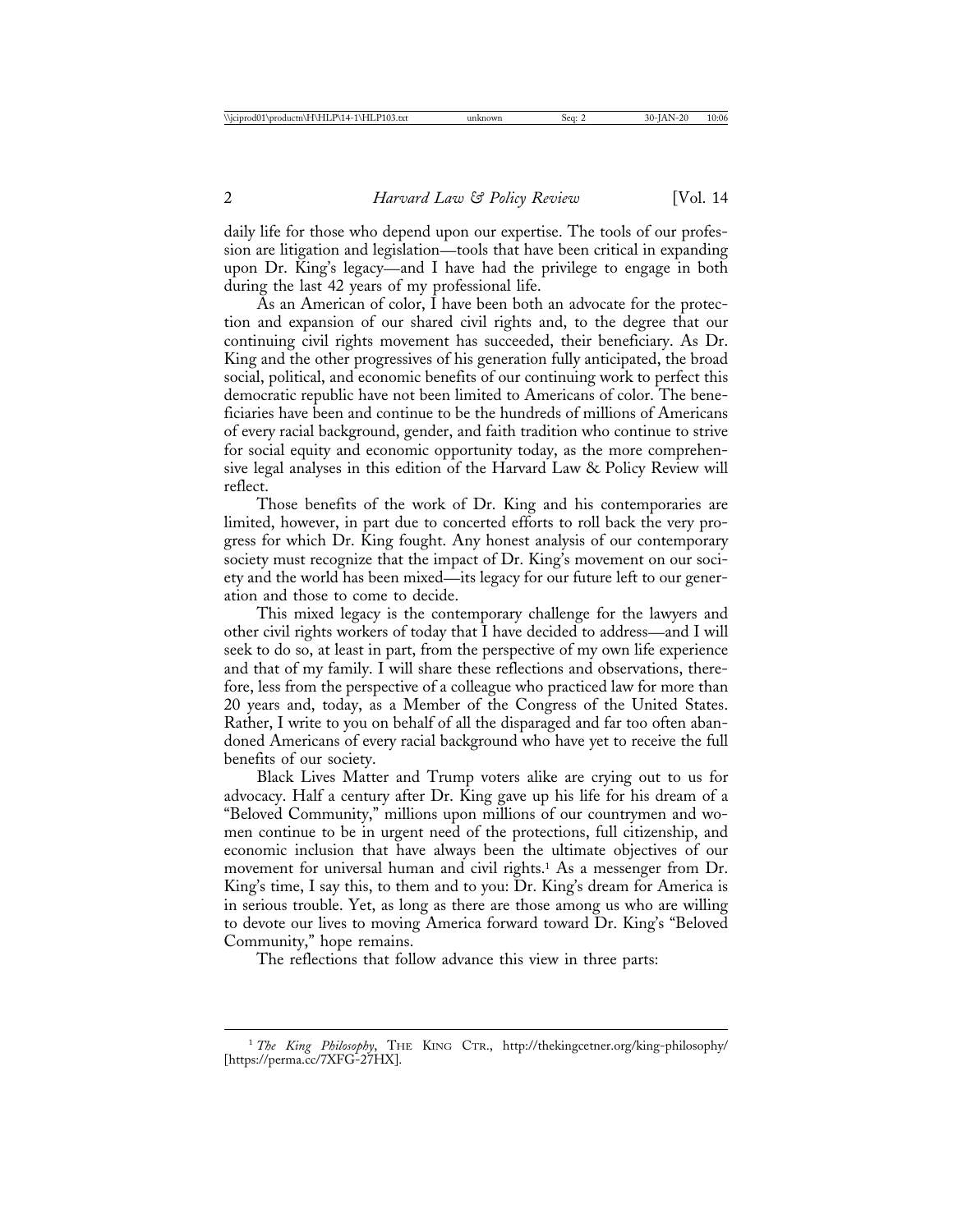- (1) A reflection that describes how a former slave's 19th century dream of full citizenship came to benefit American children of all racial backgrounds in the progressive legacy of the civil rights movement;
- (2) An acknowledgement that, while race continues to matter in our America, the fight today to protect and expand upon the successes of the civil rights movement takes us beyond the fight against only racial discrimination; and
- (3) A recognition that our state legislatures and the Congress must be the decisive battlegrounds in our upcoming struggles for progressive change as our courts cannot and should not be relied upon to protect and expand civil rights.

# I. A PROGRESSIVE MESSAGE FROM SOMEONE WHO WAS YOUNG IN DR. KING'S TIME

# *A. Clarendon County, SC: 1868 A Generational Dream*—*The Right to Vote*

When Dr. King spoke of his "Dream" for America during the 1963 March on Washington, he was expressing a bedrock aspiration for my own family and millions of other Americans of color that had had its genesis nearly a century before.

Scipio Rhame was my paternal great-great-grandfather. He was a man of high expectations, even as a slave struggling to survive and thrive in Clarendon County, South Carolina. While in slavery, he was a leader in gathering other slaves together under the praying tree to have church service on Sundays. Yet, even during those difficult days, he dreamed of a better world. When he was freed from slavery, the first thing that he did was to help found the Mount Zero Missionary Baptist Church in Paxville, South Carolina. Then, he did something else that should resonate with all Americans of conscience to this day. In 1868, at the age of 50-plus years and a century before Dr. King's murder, he registered to vote.

I thank God that my ancestor was not blinded by what he saw during the unreconstructed South Carolina of his time. I am also thankful that he dreamed of equality and meaningfully participating in our society. He dreamed this not just for himself, but for generations yet unborn. Despite the political "devil's bargain" that prematurely ended the first Reconstruction of our nation—the Compromise of 1877—and despite the decades of Jim Crow segregation, hardship, terrorism, and poverty that followed, my own family and millions like us never completely lost faith that we would prevail in the fight for our rights.2

<sup>2</sup> Tsahai Tafari, *presidents and their role in civil rights for African Americans*, THIRTEEN, https://www.thirteen.org/wnet/jimcrow/struggle\_president.html [https://perma.cc/2HTW-PX45].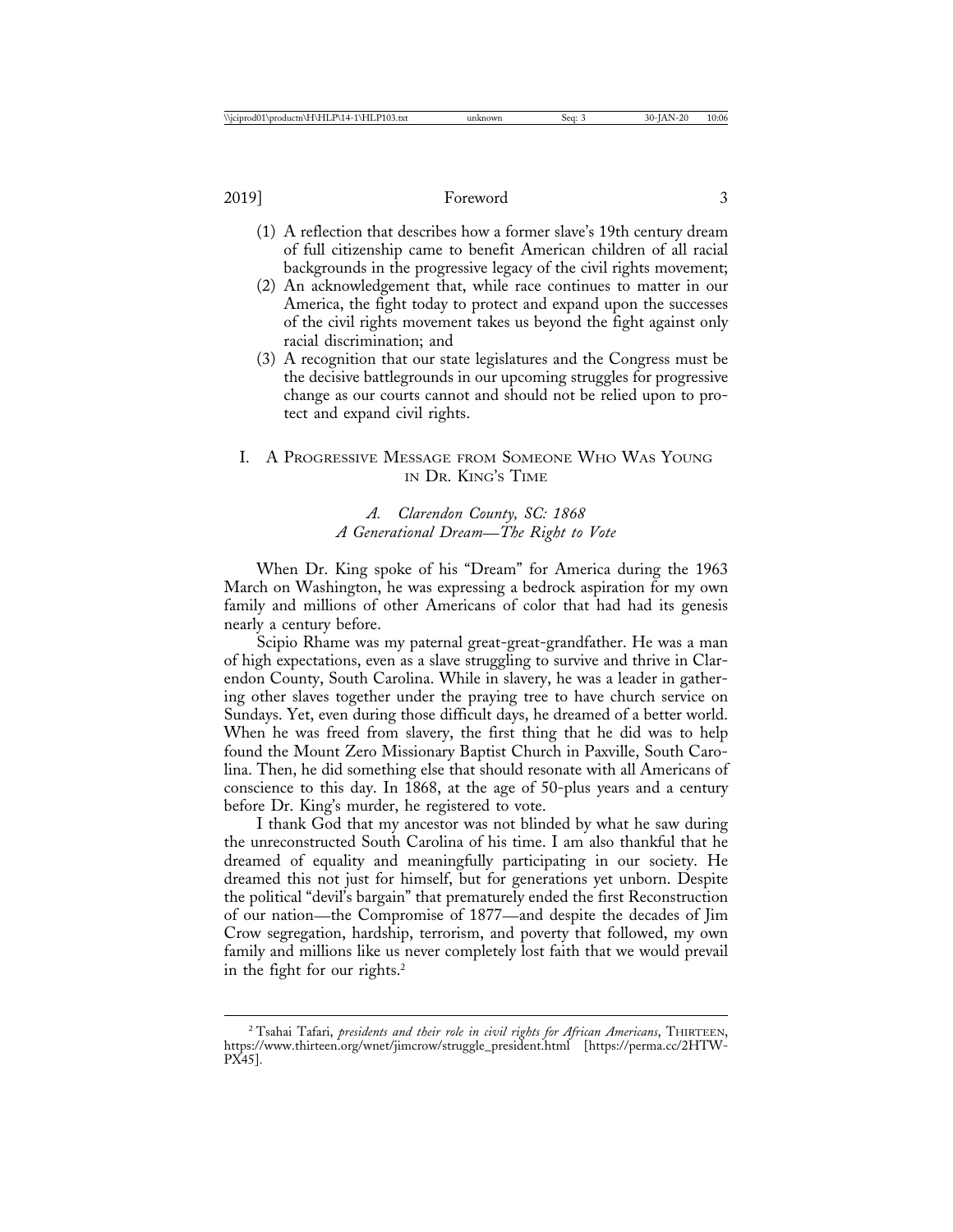We understood, as Dr. King so often declared, that *suffrage*—the power of our collective voting strength in coalition with other Americans of like mind—was the foundation for advancement of all other civil and human rights. As a result of that understanding, a century and a half after Scipio Rhame's release from slavery, his great-great-grandson, Elijah, is a Member of the Congress of the United States.

My story is possible, in large part, because a former slave from rural South Carolina, and tens of millions of other Americans of every race, had high expectations for our country. It happened because, generation after generation, those of us who proudly consider ourselves to be progressives stood up for Mr. Rhame's dreams—dreams that went far beyond his own personal well-being. Perhaps most relevant to the legacy of civil rights that has been entrusted to us in this difficult time, it happened because—a century after Mr. Rhame's act of courage—another generation exercised the full measure of their citizenship and won the right to vote for a second time.

# *B. South Baltimore: 1960s Civil Rights & Public Accommodations*

During the era that would soon give America Dr. Martin Luther King, Jr., my parents, Robert and Ruth Cummings, began their adult lives still struggling as sharecroppers in Manning, Clarendon County, South Carolina. They worked, but did not own, the same land that Scipio Rhame and his contemporaries had worked as slaves. Americans who know history well have a sense of how difficult life was in that county for people of color. We know it from the Supreme Court's decision in *Briggs v. Elliot*, 3 one of the five cases that later would be decided under the shared designation: *Brown v. Board of Education*. 4

Many people learn from the *Briggs* case and its companion cases about experiments involving black dolls and white dolls.5 In the *Briggs* trial and these other cases, Dr. Kenneth Clark testified about social science experiments that asked black children to pick from among these dolls.<sup>6</sup> We remember the harsh conditioning of inferiority, caused by segregation, when these children chose the white, rather than the black, dolls.

Fewer people remember that the original motivation for the *Briggs* litigation was the refusal of Clarendon County, South Carolina, to provide a public school bus for children who were forced to walk miles to attend their segregated school.7 There in Clarendon County, my parents were denied

<sup>3</sup> 342 U.S. 350 (1952).

<sup>4</sup> 347 U.S. 483 (1954).

<sup>5</sup> Erin Blakemore, *How Dolls Helped Win Brown v. Board of Education*, HISTORY, (Mar. 27, 2018), https://www.history.com/news/brown-v-board-of-education-doll-experiment [https://perma.cc/FA9F-2M2A]. <sup>6</sup> *Id.*

<sup>7</sup> *Brown Case - Briggs v. Elliott*, BROWN FOUND., https://brownvboard.org/content/ brown-case-briggs-v-elliott [https://perma.cc/E97W-FAFJ].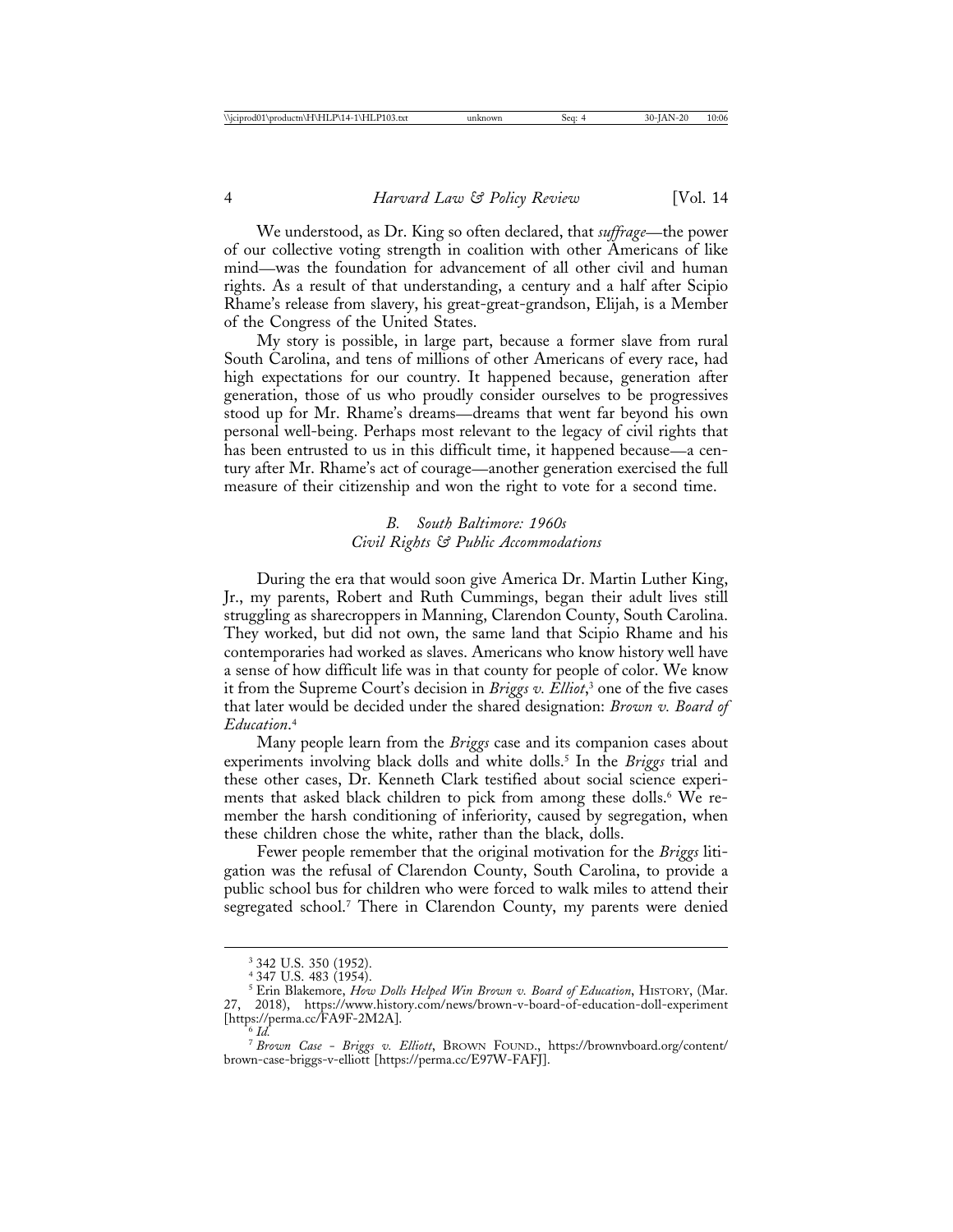their fundamental human and civil rights. They were denied a formal education, adequate health care, economic opportunity, and even the foundational right to vote for which their ancestors had risked their lives. Their futures must have seemed foreclosed on the days they were born. Yet, today, my brothers and sisters and I can thank God that my parents broke free from that dismal future.

For some historical context to my parents' story: during World War II, A. Philip Randolph had convinced President Roosevelt (after significant effort) to integrate our nation's defense industry.<sup>8</sup> That action created the prospect of decent jobs for thousands upon thousands of poor African Americans who, like my family, had been tied to the land like serfs in the Middle Ages. As a result, my father and mother could move from South Carolina to South Baltimore in order to create a better life for their children.

Even in Baltimore, I was disparaged and excluded in my youth. I was placed in special education in a poor and still-segregated South Baltimore elementary school. Nevertheless, we survived, and, eventually, we children thrived because my parents taught us to hold onto Scipio Rhame's faith that a day would come when the good in Americans would outweigh our failings.

This Foreword is one piece of proof of this faith. From the very fact that readers are taking the time to consider these reflections, I know that the progressive audience here is an essential link in a generational chain of social and legal advocacy that has advanced the cause of civil rights over the generations. In that spirit, here is a personal insight about the value of that calling.

For me and the other black children in my South Baltimore neighborhood, we received our first *personal* lesson about the struggle for civil rights at a swimming pool called Riverside. In those days, the white children of our neighborhood swam and relaxed in the Olympic-sized Riverside Pool that Baltimore City maintained at public expense not far from where I lived. Yet, even in the "free state" of Maryland, black children like us were barred from Riverside by the cruelty of segregation.

We were consigned by the color of our skin to a small, aging wading pool at Sharp and Hamburg Streets, a pool that was so small that we were forced to take turns just to be able to sit in the cool water. Looking for a way to escape the summer heat of South Baltimore's streets, we black children were upset about our exclusion from that public pool at Riverside—so, we complained to our recreation leader, Captain Jim Smith. To their everlasting credit, Captain Smith and Juanita Jackson Mitchell of the NAACP organized protest marches.

I would like to be able to write that the white families at Riverside accepted us graciously. After all, we were just little children who wanted a place to swim. Sadly, that is not what happened. We tried to gain entrance to the pool each day for over a week—and as we returned, again and again,

<sup>8</sup> J. Y. Smith, *A. Philip Randolph Dies at 90*, WASH. POST, (May 17, 1979), https://www .washingtonpost.com/archive/politics/1979/05/17/a-philip-randolph-dies-at-90/6a7a22aa-75cd-4842-8a6929f0cb7cf91a/?utm\_tern=.2d754a7d1cc4 [https://perma.cc/TV3W-5QHV].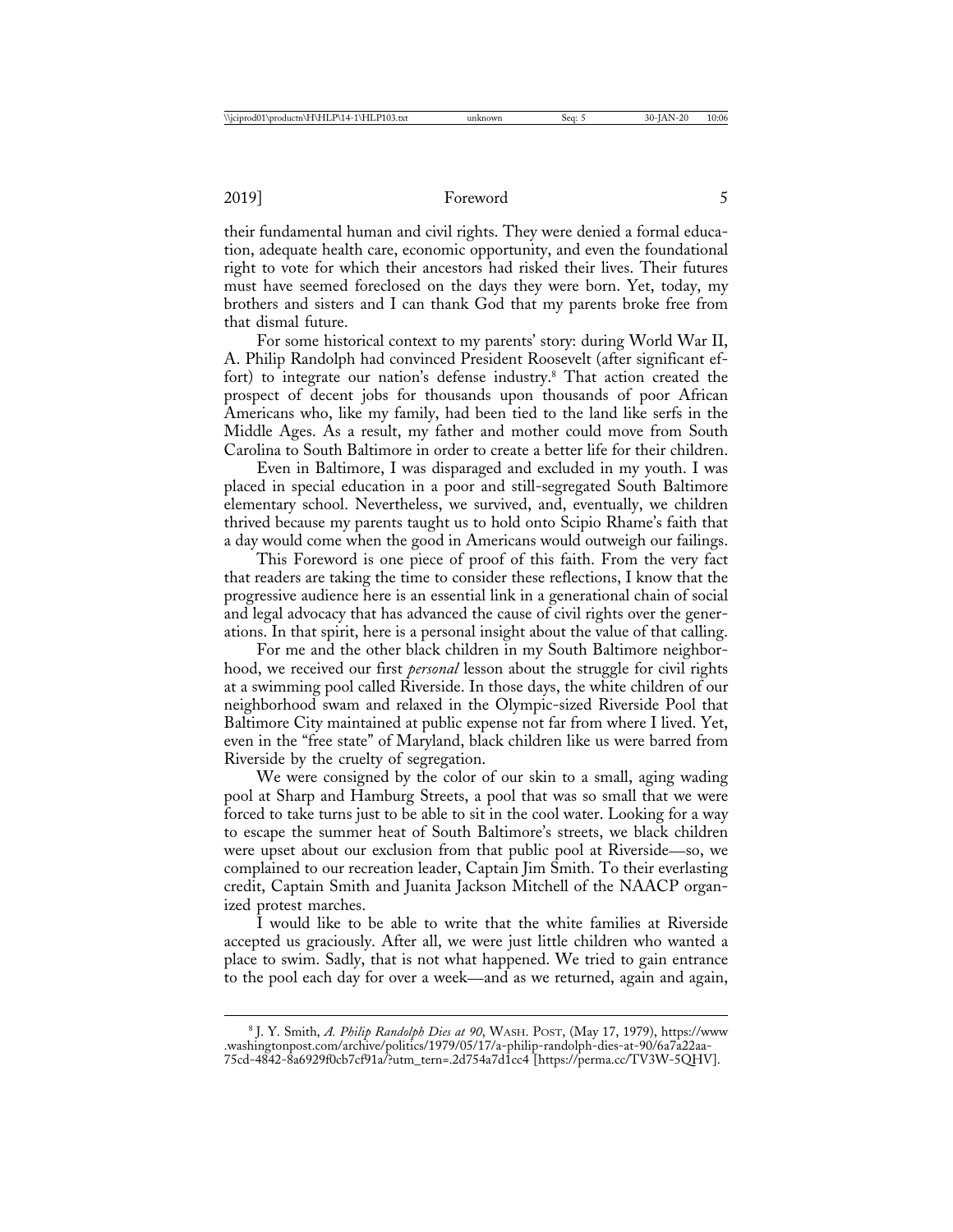we were spit upon, threatened, and called everything but children of God. On one of those children's marches, I was cut by a bottle thrown from the angry crowd. Our parents became concerned for our safety, and Captain Smith requested police protection—but no help was forthcoming. It seemed as if we were alone in a hostile world.

Then, when all seemed lost, the NAACP's Juanita Jackson Mitchell marched up the street toward our little group of children like she was the Empress of South Baltimore. With her were two reluctant, but grimly determined, Baltimore City policemen. I can still see their faces in my mind. They clearly were more afraid of her anger than of the jeering, racist crowd.

Today, nearly six decades later, we can say that the Riverside pool was peaceably integrated.9 It was, by Thurgood Marshall's vision of a Constitution that provided equal rights for all and by Juanita Jackson Mitchell's determination that all children would be treated fairly. On that hot summer day in South Baltimore, a lawyer stood up for what was right—for some little children who needed her.

I recall this incident from my childhood because even as we honor Dr. King's legacy, the "Dr. King" in my own life was a young lawyer from the NAACP, Ms. Juanita Jackson Mitchell. Ms. Mitchell was the engineer transmitting Dr. King's vision into the reality of my life. Today, this difficult but uplifting memory speaks to the essence of our progressive vision for our nation and the world. It is at the heart of the 1964 Civil Rights Act and our continuing defense of equality and access to public accommodations.

As Eleanor Roosevelt once insightfully observed: "Where, after all, do universal human rights begin? In small places, close to home—so close and so small that they cannot be seen on any maps of the world. Yet they are the world of the individual person; the neighborhood he lives in; the school or college he attends; the factory, farm, or office where he works. Such are the places where every man, woman and child seeks equal justice, equal opportunity, equal dignity without discrimination."10

By recalling this childhood experience, I do not intend to imply that the integration of a swimming pool in South Baltimore changed the course of American history. But the experience did change my entire life.

There we were, about three years after Dr. King's Prayer Pilgrimage for Freedom, the protest march when he demanded that this democratic nation give all Americans the right to vote.11 At the time, I was just a child, but the idea of having "rights" sounded great to me. Today, some may find this reality difficult to comprehend, but before those marches at Riverside, I had never experienced having a right that other people had to respect. After we

<sup>9</sup> *See, e.g.*, Ron Cassie, *Up Hill Climb*, BALT*.* (Oct. 2014), https://www.baltimoremagazine

<sup>.</sup>com/2014/10/13/up-hill-climb [https://perma.cc/HP39-LEF8]. <sup>10</sup> *What is the Universal Declaration of Human Rights?*, AMNESTY INT'L UK (Oct. 21, 2017, 12:44 AM), https://www.amnesty.org.uk/universal-declaration-human-rights-UDHR [https://perma.cc/256DRWW7]. <sup>11</sup> *See* Stanford University, *Prayer Pilgrimage for Freedom*, MARTIN LUTHER KING, JR.

RES. EDUC. INST., https://kinginstitute.stanford.edu/encyclopedia/prayer-pilgrimage-freedom [https://perma.cc/K3CZ-96NU].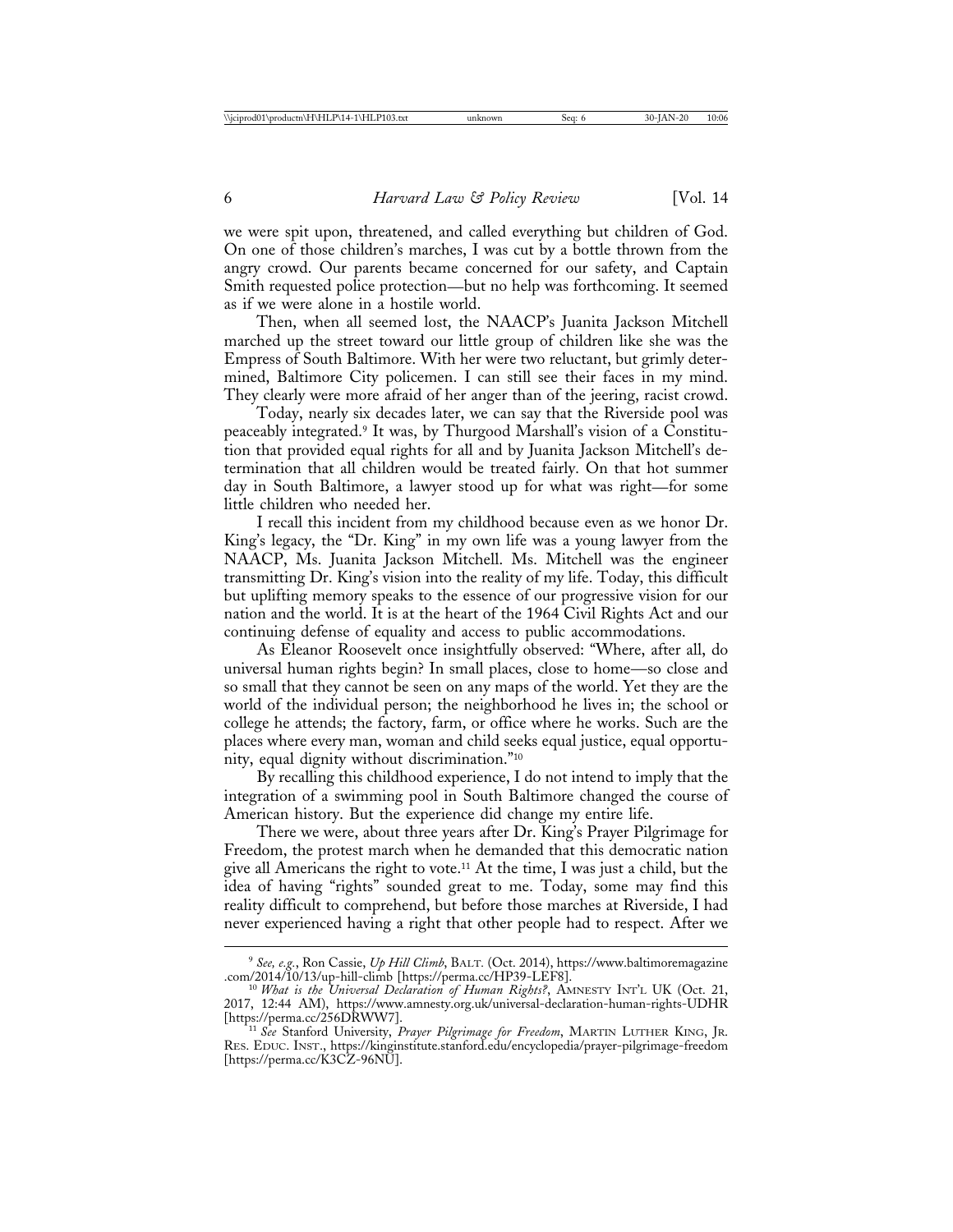gained the right to swim in that public pool, I did have a right that was important to me. It was a right that others had to respect, and that realization made all the difference in the way that I viewed myself and our world.

# *C. Baltimore: 1960s Access to an Empowering Public Education*

The realization that I had rights that others had to respect, combined with the empowering foundation of a good public education, changed my life. I had spent my earliest years living in that small, rented South Baltimore row house near Fort McHenry, where the Star-Spangled Banner still waves. Every morning, like American school children everywhere, I recited the Pledge of Allegiance to that flag. I questioned, however, whether those inspiring words—"liberty and justice for all"—included me.

Our poorly-equipped, eight-room elementary school did not have a lunch room, an auditorium, or a gymnasium. Even more challenging, because my parents had received little formal education themselves, they were not able to send me to elementary school ready to learn. So there I was in segregated South Baltimore, trying to learn in what was then called the "third group." Today, we would call that class "special education."

Though public education ultimately empowered me to become the man I am today, one anecdote shows how even a single negative experience during these formative years could derail someone. One day, a school counselor asked me what I wanted to become in my life. I answered that I wanted to become like Ms. Mitchell, the lawyer who had stood up for us at the Riverside Swimming Pool.

Since my school counselor was a black man himself, I thought that he would understand and encourage me. Instead, he just looked at me, a poor kid in the third group, the son of a laborer and a domestic, and he exclaimed: "You want to be a lawyer! Who do you think you are?" I was crushed, and I almost lost faith in myself that day.

Fortunately, that negative experience quickly gave way to far more positive influences in my youth. In the days and months to come, good teachers like Hollis Posey listened to my dreams. They believed in my potential and taught to my strengths—not to my limitations. In the evenings after school, the white librarians at our local branch of the Enoch Pratt Free Library tutored me in the same subjects that I was working to learn during the day in the classroom. And outside of school, our local recreation leader, Captain Smith, took me under his arm; and Dr. Albert Friedman, our neighborhood pharmacist, trusted me and gave me my first job.

Together with my parents, these good, progressive Americans lifted me up by the strength of their example. They took my dream and made it their own. I kept working hard, and the day finally came when I made it out of the third group. *Brown v. Board of Education*'s desegregation mandate was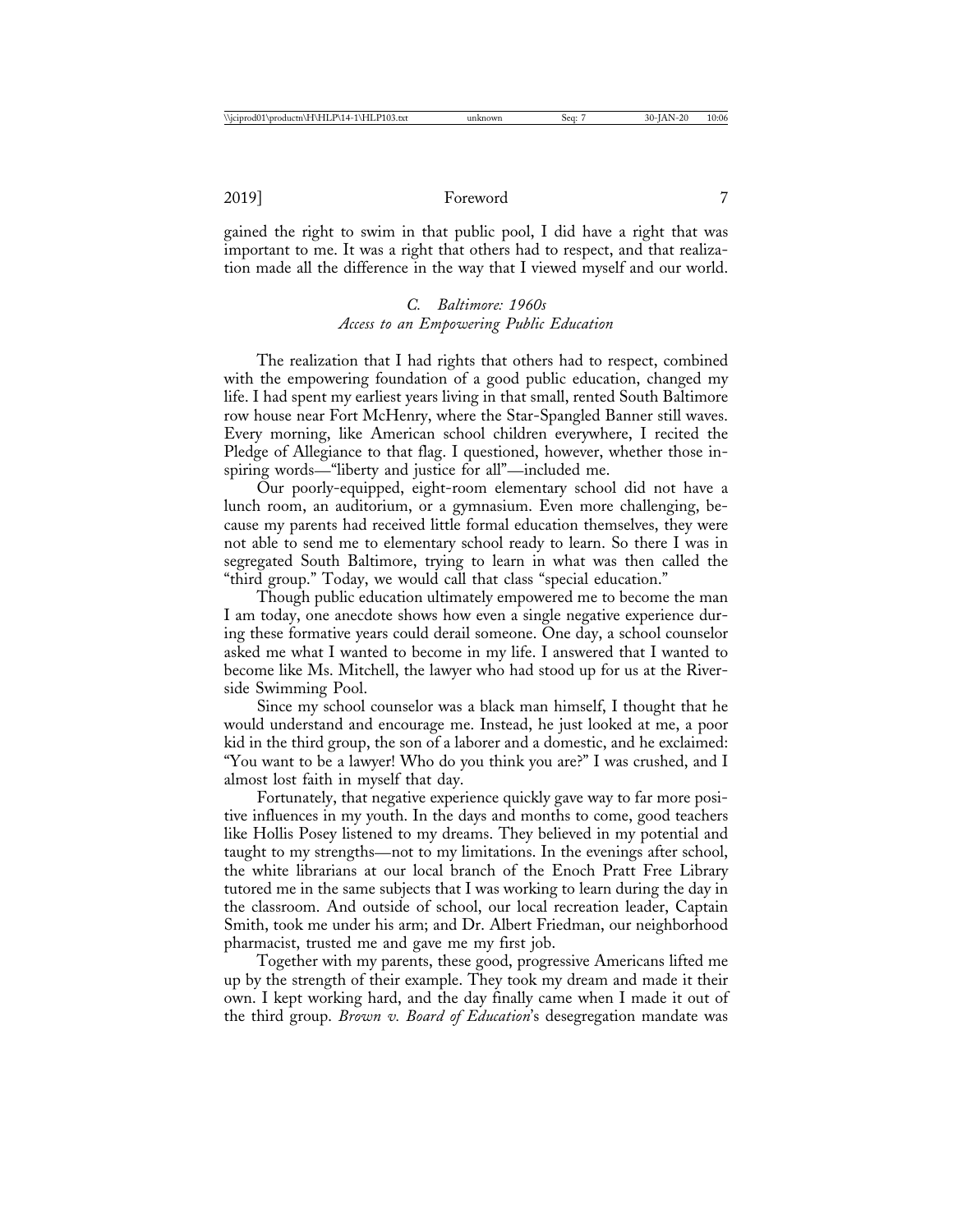having a hard-won impact in Baltimore, $12$  and I was able to take the bus across town to study and graduate from one of Baltimore's top academic high schools. Later, on scholarship, I would be able to earn a Phi Beta Kappa key and a law degree. Today, I have the honor and opportunity to represent a substantial part of the Baltimore metropolitan region in the Congress of the United States.

There is an important postscript to my personal story—a reflection that illustrates how our advocacy of Dr. King's values in Mrs. Roosevelt's "small places close to home" can have an impact in our nation's broader public life.13

When I first entered the Congress in 1996, I wondered what I would be able to bring to our debates about national policy. There I found myself, a working-class guy from Baltimore, facing the national public figures whom I had known only by their pictures on my television screen. I asked myself, "What do I have to contribute in this league?" Then, in a committee hearing one day, we began discussing the federal role in adequately funding special education—and some of my colleagues were questioning whether the money that we were spending was doing any good. That was the day that I asked to speak for the first time since I had entered the Congress.

"You ask what good are we are doing?" I challenged the cynics. "The vision and the support of good people like you raised me up from special education to earn a law degree—and I can tell you from my own life experience that we are doing more good with this education funding than you will ever know." After I made that speech, everyone in our committee meeting looked at me—very, very quietly—and we approved a funding increase for special education that day.

This recollection from my own life illustrates an important truth that that will carry us far toward realizing Dr. King's dream for our nation. We all have something important to offer to the shared good of our nation. Each and every person has insights and experiences that can help us create a better world. We all have had struggles in our lives that we can use as passports to helping others survive and thrive.

So, here is an answer to that deflating question from my childhood: "Who do you think you are?" We progressives are Americans who have come to understand something very important about our lives and the nation we love. The truly meaningful dreams in our lives always involve something more than our own advancement. They involve helping someone else.

Dr. King counseled us that everyone can be great because everyone can serve. To that, we could add this: what we take from others in this world will be lost when we are gone. Yet the gifts that we pass on to others will remain long after we are gone and can uplift the world.

<sup>12</sup> *See, e.g.*, *Brown vs. Board of Education: 50 Years Later*, BALT. SUN (May 16, 2004), https://www.baltimoresun.com/news/bs-xpm-2004-05-16-0405140039-story.html [https://

<sup>&</sup>lt;sup>13</sup> See What is the Universal Declaration of Human Rights?, supra note 10.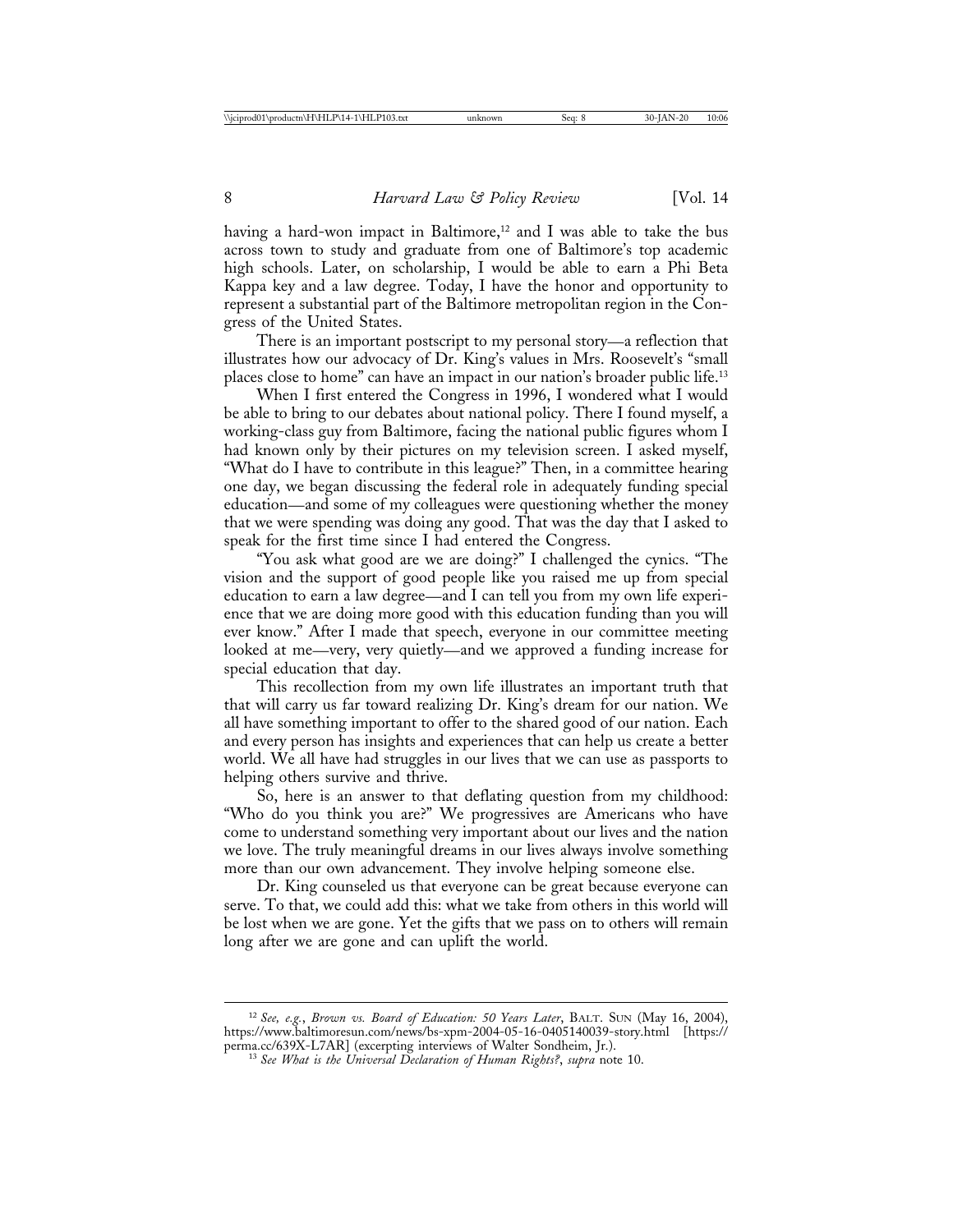# II. THE CIVIL RIGHTS MOVEMENT OF OUR TIME GOES BEYOND MATTERS OF RACE

Dr. King's movement for universal human and civil rights lives on, and my current role as a Member of Congress, serving my community and our nation, exemplifies this unfinished work. Paradoxically, during the eight years of Barack Obama's presidency, there were those who questioned the current relevance of the civil rights movement in our time. However, the 2016 national elections, as well as the actions and inactions by the current Administration, have reinvigorated our recognition that human and civil rights can be lost as well as gained.

This is why I have drawn upon my own life experience to illustrate that an important aspect of the civil rights legacy of Dr. King's work—and that of so many other courageous Americans—was to teach us that, in America, we, as citizens, each have a calling to fight for the fundamental rights to equity and opportunity that others have the duty to respect.

#### *A. The Intertwined Challenges of Race & Poverty in 2019*

This preface brings me to a fundamental moral challenge that the majority of Americans who share Dr. King's vision must still address and overcome: the interconnection of race and poverty. Today, more than five decades after Dr. King shared his "Dream for America" during the 1963 March on Washington for Jobs and Freedom, we are still marching for both freedom and jobs. This ongoing movement has special significance for those of us who are Americans of color.

Minority school children, as a whole, are still far less likely to receive an empowering education. Minority students are more than twice as likely to have new and inexperienced teachers than white students.<sup>14</sup> The unemployment rate for African Americans is still nearly twice that of white Americans.15 African Americans men are still more likely to die at a younger age than white men.16 To this day, Americans of color are too often racially profiled in our justice system, denied equal opportunity in the workplace and business world, and redlined out of our dream of home ownership.

<sup>&</sup>lt;sup>14</sup> OFFICE FOR CIVIL RIGHTS, U.S. DEPT. OF EDUC, 2013-2014 CIVIL RIGHTS DATA COLLECTION 9 (2016), https://www2.ed.gov/about/offices/list/ocr/docs/2013-14-first-look .pdf [https://perma.cc/7ZZM-NPFB] (finding that black students are more than twice as

likely to attend schools where more than 20% of teachers are first-year teachers). <sup>15</sup> BUR. OF LABOR STATISTICS, U.S. DEPT. OF LABOR, LABOR FORCE STATISTICS FROM THE CURRENT POPULATION SURVEY (2019), https://www.bls.gov/cps/cpsaat05.htm [https://perma.cc/GZ3N-W9SX] (reporting that the unemployment rate in 2018 for white Americans was 3.5% and for African Americans it was 6.5%).

<sup>&</sup>lt;sup>16</sup> JIAQUAN XU, ET AL., CTR. FOR DISEASE CONTROL, DEATHS: FINAL DATA FOR 2016 10 (2018), https://www.cdc.gov/nchs/data/nvsr/nvsr67/nvsr67\_05.pdf [https://perma.cc/ K9VS-VCGT] (showing that the average life expectancy for black males was 71.5 years old and for white males was 76.1 years old).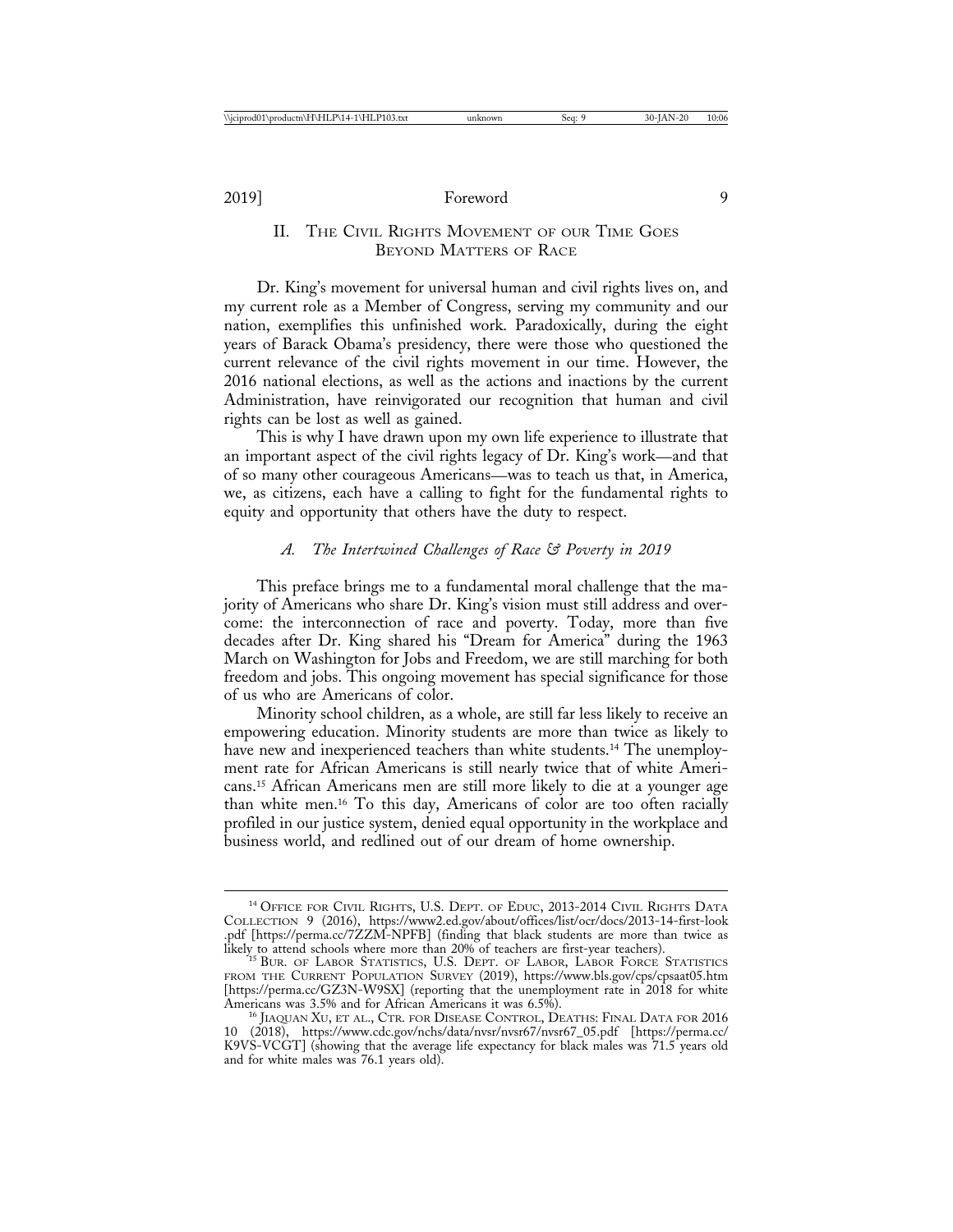Race still matters in our America and in our fight against poverty. Race matters substantially more for those of us who are Americans of color than it does for others. Along with this socioeconomic and legal complexity, we must also acknowledge that African Americans have never been alone in having our fundamental human and civil rights denied. I will touch on both of these observations in turn.

In his seminal work, *Disintegration*, Pulitzer Prize-winning social commentator Eugene Robinson argues that "Black America" is no longer a distinct, unified economic entity, in large part through the legal and legislative efforts of progressives over the decades.17

Today, Robinson contrasts a "Mainstream middle-class majority," the largest in our nation's history, with a large, "Abandoned minority" who have less hope of escaping poverty than at any time since Reconstruction.18 Among these sub-groups of the African American experience, Robinson further distinguishes what he terms a far smaller "Transcendent elite" with enormous wealth and power,<sup>19</sup> as well as a fourth sub-group of "newly Emergent" black Americans, including black immigrants and Americans of mixed racial backgrounds.20

While it is true that many people of color have seen economic success since the mid-twentieth century, it remains a fact that far too many Americans of color continue to face significant obstacles to achieving (or maintaining) Dr. King's Dream in 2019. As Robinson acknowledges, a majority of African Americans may now be considered "middle class" in light of their educational attainment and incomes, but abundant evidence exists that decades of progress have not completely erased centuries of discrimination.<sup>21</sup>

Nevertheless, we also must acknowledge the second truth that I have noted. Americans of color, whatever our socio-economic position may be, are not alone in having our fundamental human rights denied. While far too many Americans of every racial background are being subjected to the most crippling segregation of all—the segregation from hope that is an almost inevitable result of poverty, Americans of color disproportionately face these barriers.

Most poor children in America are not black, but black children in America are disproportionately poor.<sup>22</sup> Most sick children in America are not black, but black children in America are disproportionately vulnerable to

 $^{17}$  EUGENE ROBINSON, DISINTEGRATION: THE SPLINTERING OF BLACK AMERICA 4 (2010).

<sup>&</sup>lt;sup>18</sup> *Id.* at 5.<br><sup>19</sup> *Id.* at 74.<br><sup>20</sup> *Id.* at 5.<br><sup>21</sup> *Id.* at 105. 22 *See* Eileen Patten & Jens Manuel Krogstad, *Black Child Poverty Rate Holds Steady, Even as Other Groups See Declines*, PEW RESEARCH CTR. (July 14, 2015), https://www.pewresearch .org/fact-tank/2015/07/14/black-child-poverty-rate-holds-steady-even-as-other-groups-seedeclines/ [https://perma.cc/7S5C-LEA3] (showing that while the overall poverty rate of children is 20%, the poverty rate for black children is 38%).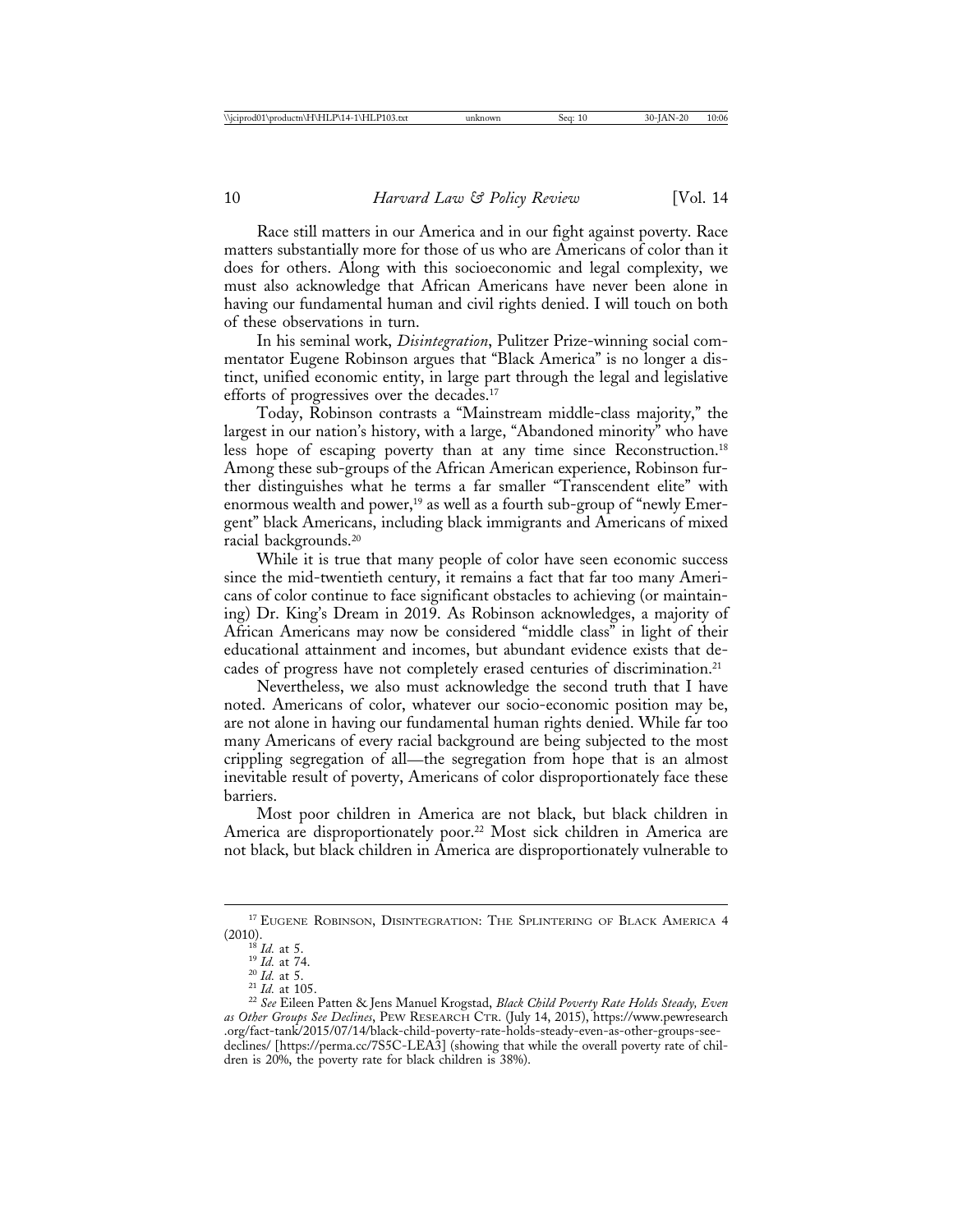illness.23 Most Americans who cannot afford health insurance are not black, but black families in America are disproportionately denied affordable and comprehensive health care.<sup>24</sup> Most of the children who are being denied a good education in America today are not black, but black children in America are disproportionately denied an effective and empowering education.25

Were he here with us in 2019, Dr. King would be the first to remind us that all of these children are our nation's children, whatever may be the color of their skin. And we cannot fully honor Dr. King if we do not stand up and speak out about the denial of their economic human rights.

I believe, and we all must agree, that a hungry child has a human right to be fed. I believe, and we all must agree, that a homeless person has a human right to shelter. And I believe, and we all must agree, that a person who is willing and able to work has a human right to a fair and living wage in return for their labor. These convictions are all at the heart of what we, as Americans, must believe about human rights.

At the same time, we must also acknowledge that these human rights are all too often denied in our America. We now are engaged in a struggle to advance the human and civil rights of all Americans, whatever may be their faith tradition or their race. This deeper truth illustrates a calling for us all as progressive lawyers. Our mission—Dr. King's vision transported into our own time—must be to transform what we believe to be the human rights of all Americans into civil rights protected by law.

# III. RACE AND DEMOCRACY: VOTING RIGHTS AND ADVANCING DR. KING'S DREAM IN THE WAKE OF SHELBY COUNTY <sup>V</sup>. HOLDER

In the years to come, this mission of our generation—to transform the human rights of all Americans into civil rights protected by law—will be conducted on as many fronts as there are challenges in the lives of everyday Americans. Ours is no abstract, philosophical quest. Rather, our challenge is to provide a political and legal foundation upon which Americans of every ethnic background can pursue the employment, education, healthcare, home

<sup>23</sup> Neil K. Mehta, Hedwig Lee & Kelly R. Ylitalo, *Child Health in the United States: Recent Trends in Racial/Ethnic Disparities*, 95 SOC. SCI. & MED. 6, 10 (2013) (finding that black children had the highest percentage of those with fair or poor health than any other race). <sup>24</sup> Heeju Sohn, *Racial and Ethnic Disparities in Health Insurance Coverage: Dynamics of*

*Gaining and Losing Coverage over the Life-Course*, 36 POPULATION RES. & POL'Y REV. 181, 182–83 (2017) (reporting that a larger percentage of black people are without health insurance

<sup>&</sup>lt;sup>25</sup> OFFICE FOR CIVIL RIGHTS, U.S. DEPT. OF EDUC, *supra* note 15, at 9 (showing that black children were more likely to attend schools with high concentrations of inexperienced teachers and that they had less access to high-level science and math classes).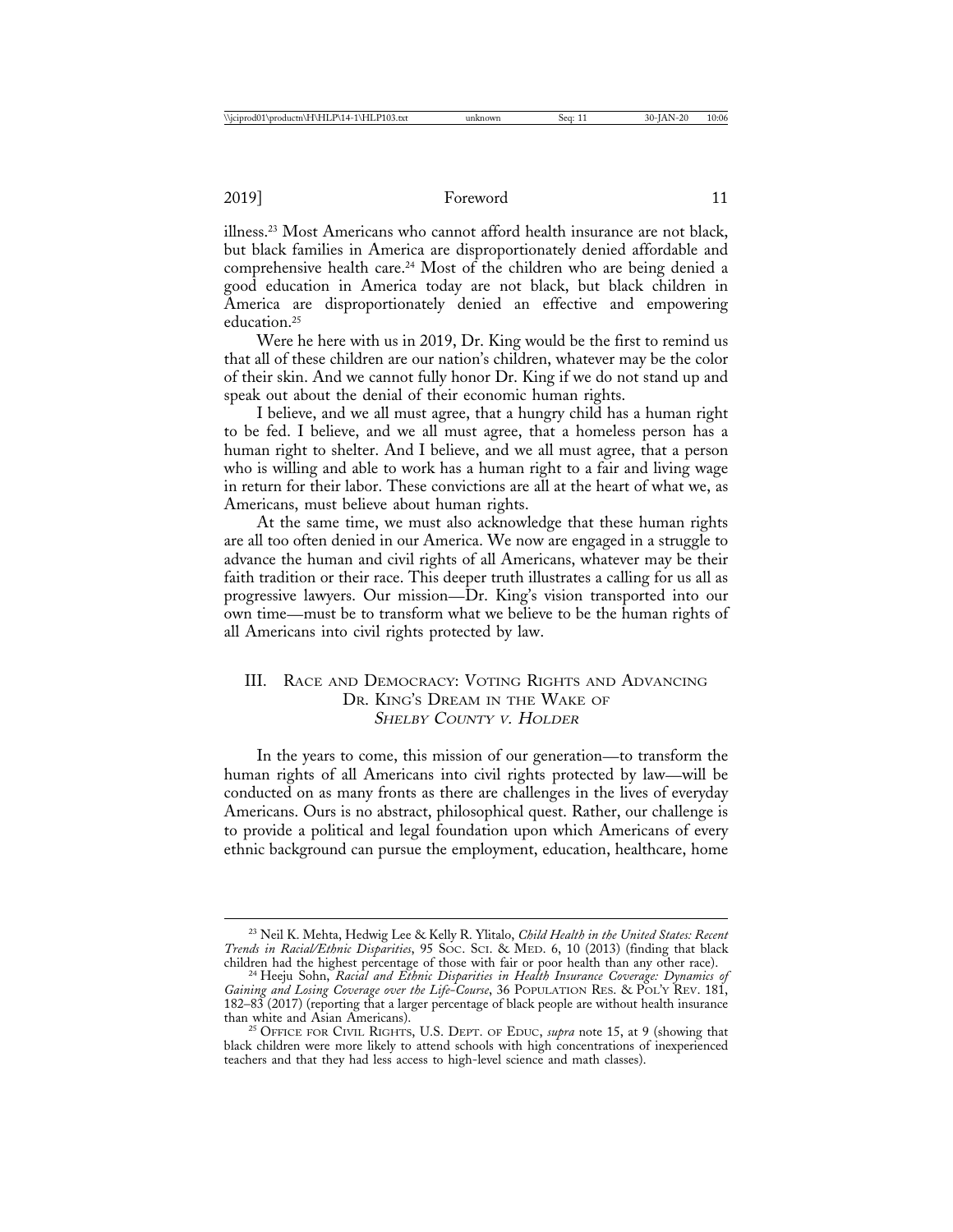ownership, independence, and human dignity that, collectively, give tangible meaning to Dr. King's vision of a "Beloved Community."26

Necessarily, the realization of that better vision begins in small places close to home, in the protection and education of our children and our compassion for those in our communities less fortunate than ourselves. Yet, we do not honor Dr. King solely (or even primarily) for being a minister of our shared values. We honor him and his contemporaries for their impact on our shared civic life. Dr. Martin Luther King, Jr. was about the work of perfecting our country. His message to America was plain. The human rights that ennoble each of us—and bind us together as one society—must be afforded to the least favored among us or, ultimately, they will be lost to us all.

It is true that Dr. King was a fierce advocate for the tens of millions of Americans, like him, who were people of color. It is also true that he was calling upon our nation to offer far more opportunity and hope to all the Americans who, regardless of their racial background, were being disparaged and dismissed by our society.

The historical record is clear. The primary path to realizing Dr. King's vision for our nation was political, as well as legal or even spiritual. So must our own journey remain.

In 1957, three years after *Brown v. Board*, Dr. King echoed the pain of millions of Americans in his "Give us the Ballot" speech at the Prayer Pilgrimage for Freedom: ". . .[A]ll types of conniving methods are still being used to prevent Negroes from becoming registered voters. . . . And so our most urgent request to the president of the United States and every Member of Congress is to give us the right to vote."27

Then, in perhaps the most comprehensive expression of his "Dream" for America during the 1963 March on Washington for Jobs and Freedom, Dr. King responded to those who were asking him and the other advocates for universal civil rights, "When will you be satisfied?"

"[W]e cannot be satisfied," he declared, "as long as the Negro in Mississippi cannot vote and the Negro in New York believes he has nothing for which to vote."28

These prophetic words from 1957 and 1963 are not the most recalled in our annual Dr. Martin Luther King, Jr. Day speeches. Yet, half a century after Dr. King's death, they retain a haunting relevance for the Americans of our time.

<sup>26</sup> See *The King Philosophy*, *supra* note 1. <sup>27</sup> Martin Luther King, Jr., *Give Us the Ballot* (May 17, 1957), http://okra.stanford/edu/ transcription/document\_images/Vol04scans/208\_17-May-1957\_Give%20Us%20the%20Bal<br>lot.pdf/ [https://perma.cc/3TQ9-J8ZA].

<sup>&</sup>lt;sup>28</sup> Martin Luther King, Jr., *I Have a Dream.* . . (August 28, 1963), https://www.archives .gov/files/press/exhibits/dream-speech.pdf [https://perma.cc/XEY3-FAMB].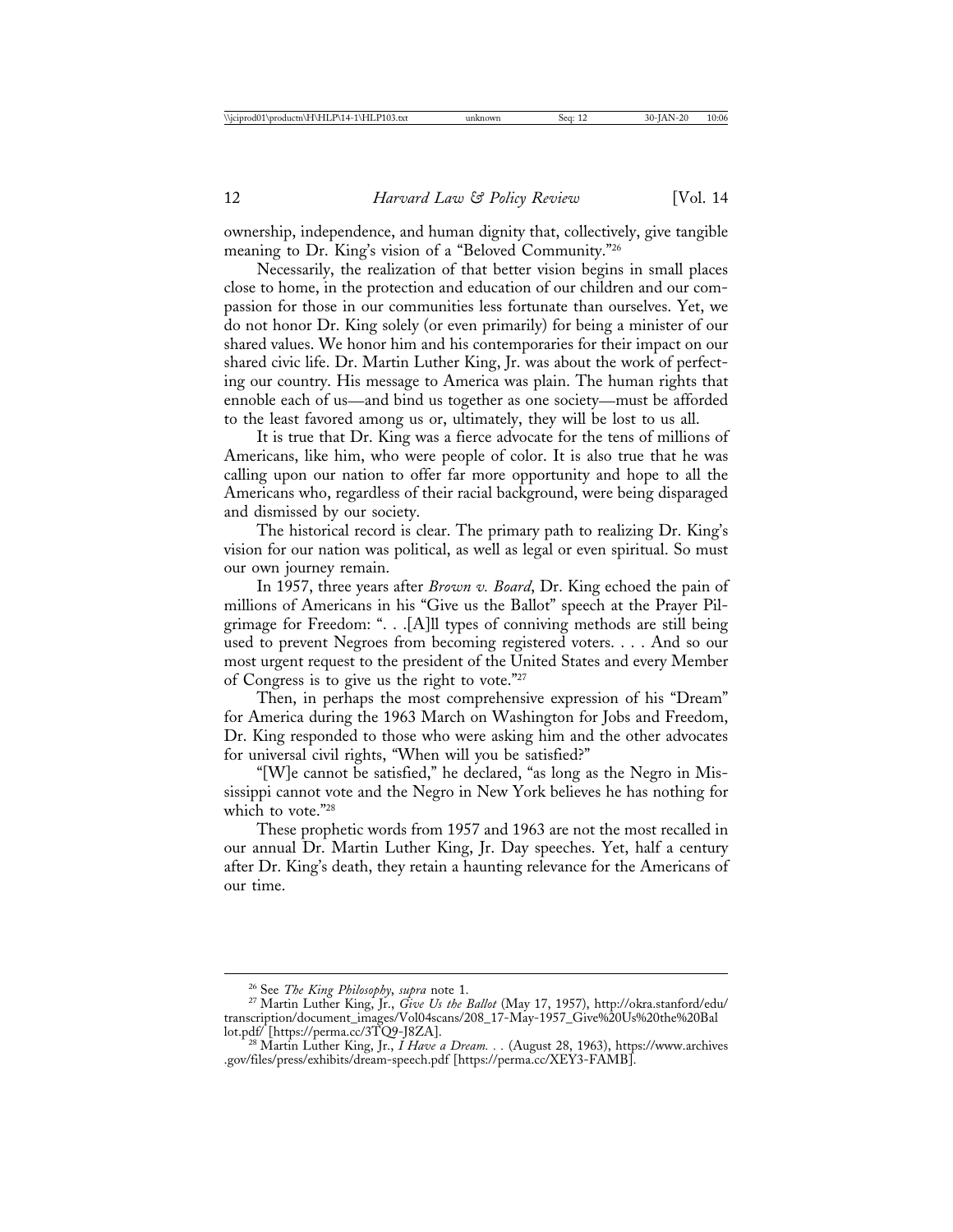Once again, as in 1957, all types of conniving methods are being utilized to prevent American citizens from registering and voting.<sup>29</sup> Voter suppression remains a clear and present danger to the effective functioning of our democratic republic—and it must be stopped. Once again, as in 1963, we cannot be satisfied as long as any American cannot vote—or believes that he or she has no reason to vote. Once again, as in the time of my great-great grandfather in 1868 South Carolina, we must keep pushing forward to combat voter suppression, one person at a time.

In any democratic system, temporary electoral disappointments are inevitable. Yet, when millions of Americans conclude that our democratic process is failing them because it is rigged, we are facing a threat to the proper functioning of our Republic that we, as legislators and citizens, must address.30

#### *A. A Slim Supreme Court Majority Restricted Voting Rights*

Until its June 25, 2013 decision in the *Shelby County v. Holder* voting rights case, the Supreme Court had respected the express constitutional authority granted to the Congress (not the Court) to enforce the Fourteenth and the Fifteenth Amendments.31 It had been clear that voting rights legislation would be upheld against facial attacks as long as the congressional legislation was rationally related to enforcement of the Fifteenth Amendment's constitutional guarantees.

However, in its appalling assertion of judicial activism in *Shelby County*, a slim 5-4 Supreme Court majority all but usurped the clear constitutional power and duty of Congress to legislatively protect minority voting rights.<sup>32</sup> This one decision threatens to dismantle one of the main achievements of Martin Luther King and the Civil Rights movement. Consider these facts.

For Americans of color, the Thirteenth, Fourteenth, and Fifteenth Amendments to our Constitution (commonly known at the "Civil War Amendments"33) are at the heart of American citizenship, equality, and freedom. Each of those Amendments concludes by vesting in the Congress of the United States the "power to enforce" these guarantees of citizenship "by appropriate legislation.<sup>"34</sup> The explicit delegation of that power of enforcement to the Congress—and not to the Supreme Court—reflected the 19th

<sup>29</sup> Danielle Root & Adam Barclay, *Voter Suppression During the 2018 Midterm Elections*, CTR. FOR AM. PROGRESS (Nov. 20, 2018), https://www.americanprogress.org/issues/democracy/reports/2018/reports/2018/11/20/461296/voter-suppression-2018-midterm-elections/ [https://perma.cc/W6CY-5UCQ]. <sup>30</sup> Kim Hart, *Exclusive Poll: Only Half of Americans Have Faith in Democracy*, AXIOS (Nov.

<sup>5, 2018),</sup> https://www.axios.com/poll-americans-faith-in-democracy-2e94a938-4365-4e80- 9fb6-d9743d817710.html [https://perma.cc/4QNX-82KT].<br>
<sup>31</sup> See Shelby Cty. v. Holder, 570 U.S. 529, 566–68 (2013) (Ginsburg, J., dissenting).<br>
<sup>32</sup> See id. at 556–557 (majority opinion).<br>
<sup>33</sup> See, e.g., id. at 567.<br>
<sup>34</sup>

XV, § 2.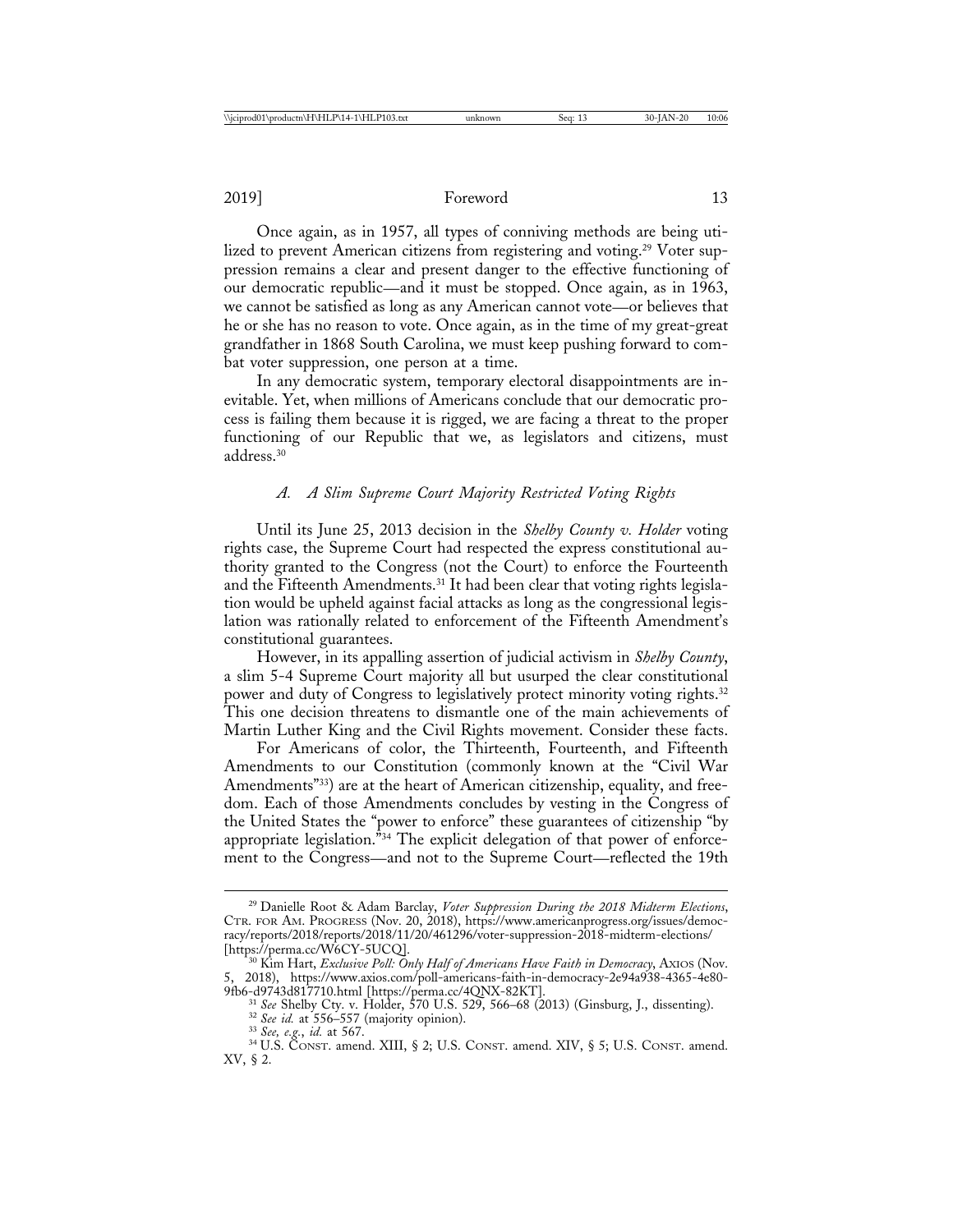century failures by the Supreme Court where slavery, citizenship, due process, equal protection, and suffrage were concerned. Then, and now, the power of voting was the key. It remains the essential guardian of a free, equal, and democratic society.

Since 1965, and prior to *Shelby County*, the Congress and five Presidents of both major political parties had acted to create or preserve our nation's core legislative guarantee<sup>35</sup> that we will "ensure that the right of all citizens to vote, including the right to register to vote and cast meaningful votes, is preserved and protected as guaranteed by the Constitution."36

On four occasions prior to *Shelby County*, the United States Supreme Court had upheld the constitutionality of the judgments that we in the Congress have made—including our judgment that the Section 5 "preclearance" requirements of the Voting Rights Act, which required certain jurisdictions with a history of discriminatory voting practices to seek preclearance with the Attorney General before changing their election laws, are essential to maintaining equal voting rights for all Americans.37

As recently as 2006, we in Congress reaffirmed our judgment that Section 5 remains vital to ensure that minority voters have free and full access to the polls in the jurisdictions affected. In so doing, we considered an extensive factual record—a record that was found to be especially significant by the lower federal courts that have reviewed the current challenge to Section 5.

As my colleague Congressman John Lewis summed it up in 2013: "We held 21 hearings, heard from more than 90 witnesses and reviewed more than 15,000 pages of evidence."38

Specifically, Congress found ample evidence of voting discrimination in the jurisdictions covered in Section 5 by Section 4, including: intentional discrimination as documented by continued disparities in registration and turnout, low levels of minority elected officials, the number of Section 5 enforcement actions since 1982, the amount of Section 2 litigation and evidence of racially polarized voting.39

Our judgments in 2006 had proven well-founded. During the 2012 presidential election, Section 5's preclearance process led South Carolina officials to reinterpret a photo ID law to reduce its discriminatory effect.<sup>40</sup> It also blocked a stringent Texas photo ID law that would have had a retro-

<sup>&</sup>lt;sup>35</sup> See Shelby, 570 U.S. at 538–39 (Ginsburg, J., dissenting) (describing the 1970, 1975, 1982, 1992, and 2006 reauthorizations and amendments).

<sup>&</sup>lt;sup>36</sup> Fannie Lou Hamer, Rosa Parks, and Coretta Scott King Voting Rights Act Reauthorization and Amendments Act of 2006, Pub. L. 109–246, §?2, 120 Stat. 577 (2006).

<sup>&</sup>lt;sup>37</sup> See Shelby, 570 U.S. at 538–40 (Ginsburg, J., dissenting).<br><sup>38</sup> See John Lewis, *Why we still need the Voting Rights Act*, WASH. POST (Feb. 24, 2013), https://www.washingtonpost.com/opinions/why-we-still-need-the-voting-rights-act/2013/02/ 24/a70a930c-7d43-11e2-9a75dab0201670da\_story.html?Utm=d81c9025a34b [https://perma

<sup>.</sup>cc/2Qyd-FQ2G]. <sup>39</sup> *See Shelby*, 570 U.S. at 564–66 (Ginsburg, J., dissenting). <sup>40</sup> *See South Carolina v. Holder*, BRENNAN CTR. FOR JUSTICE (Oct. 15, 2012), https:// www.brennancenter.org/legalwork/south-carolina-v-holder [https://perma.cc/8SLX-8759].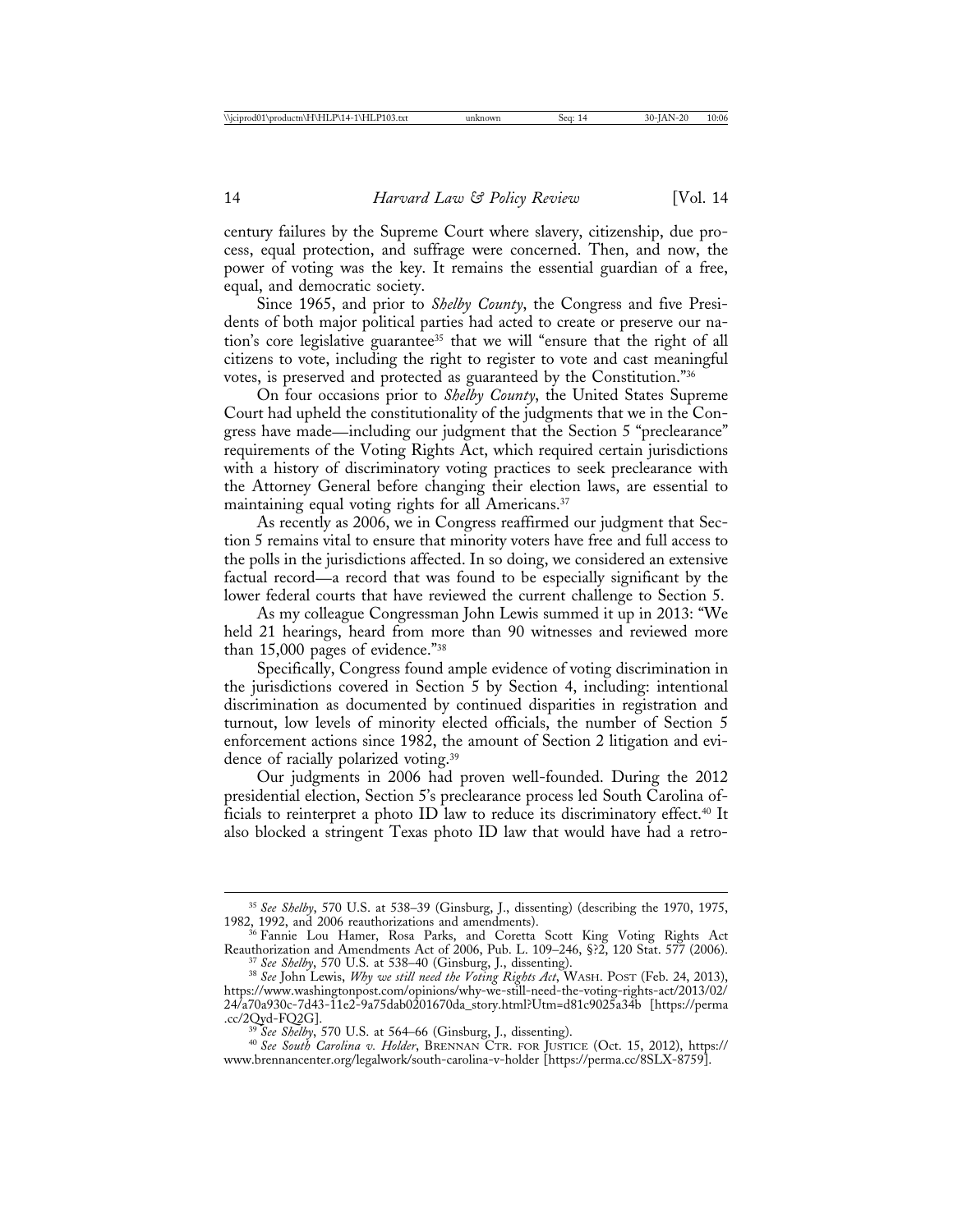gressive effect on minority voters' access to the ballot.<sup>41</sup> Likewise, litigation arising from Texas' redistricting validated Congress' concern that intentional racial discrimination in voting continues to pose a credible threat to the rights of minority voters.<sup>42</sup>

In short, the Supreme Court in *Shelby County* was presented with an abundant record<sup>43</sup> justifying the continued application of Section 5 "preclearance requirements" to Alabama and the other affected jurisdictions—clearly enough to pass muster under the Court's "rationally related" test.

As Justice Ginsburg observed in dissent (joined by Justices Breyer, Sotomayor, and Kagan): "The question this case presents is *who decides* whether, as currently operative, Section 5 remains justifiable, this Court, or a Congress charged with the obligation to enforce the post-Civil War Amendments 'by appropriate legislation.'"44

In my view, the "conservative" majority in *Shelby County* no longer deserves that appellation. These five justices engaged in the most egregious act of judicial activism since the *Bush v. Gore* decision<sup>45</sup> that decided the 2000 presidential election, this time rolling back crucial civil rights protections that people fought and died over.

Acting in the wake of 2011 redistricting plans and 2012 civil rights violations, the *Shelby County* majority thrust the issue of equal and universal voting rights back into the forefront of our national challenges. Long before our 2016 presidential election, advocates for fair elections that engage all Americans on equal terms decried the weakening of our protections against voter suppression occasioned by a misguided Supreme Court majority.46

In the 114th Congress, for example, I was honored to join Republican Congressman Jim Sensenbrenner, Democratic Congressman John Conyers, Jr., and more than 100 other legislators in co-sponsoring *The Voting Rights Amendment Act of 2015*, 47 legislation that would have repaired much (although not all) of the injury to our voting rights that the *Shelby County* decision has allowed.

Our proposed legislation never received an up-or-down vote in the Republican-dominated House; and, as a result, Republican legislatures in many states made it far more difficult for untold numbers of voters to cast their

<sup>41</sup> *See* Letter from Thomas Perez, Assistant Attorney General, Dep't. of Justice, to Keith Ingram, Dir. of Elections, Office of the Tex. Sec'y. of State (Mar. 12, 2012) (on file with ACLU), https://www.aclu.org/other/department-justice-letter-refusing-texas-preclearance-

<sup>&</sup>lt;sup>42</sup> See Robert Barnes, *Texas redistricting discriminates against minorities, federal court says*, WASH. POST (Aug. 28, 2012), https://www.washingtonpost.com/politics/texas-redistrictingdiscriminates-against-minorities-federal-court-says/2012/08/28/f6e6a2e0-f156-11e1-892d-

<sup>&</sup>lt;sup>43</sup> See Shelby, 570 U.S. at 570–78 (Ginsburg, J., dissenting).<br><sup>44</sup> Id. at 559.<br><sup>45</sup> Bush v. Gore, 531 U.S. 98, 111 (2000).<br><sup>46</sup> See Marcia Henry, After Shelby County v. Holder *Voting Rights Are Again a Racial*<br>Justice

<sup>&</sup>lt;sup>47</sup> See Voting Rights Amendment Act of 2015, H.R. 885, 114th Cong. (2015).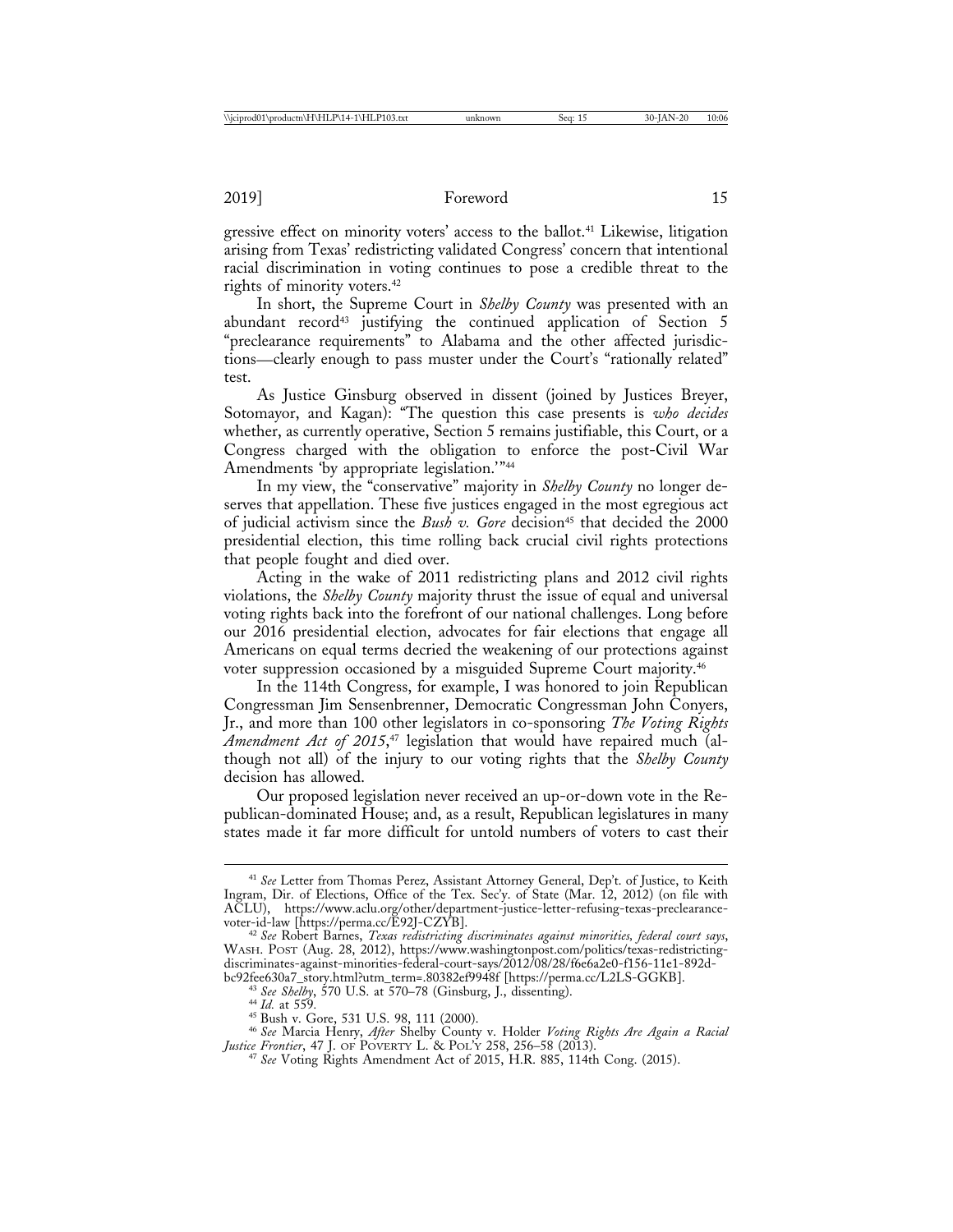ballots in 2016 (especially the elderly, the young, and minorities).<sup>48</sup> In sharp contrast to the President's assertions of widespread voter impersonation, the evidence<sup>49</sup> of voter suppression in Republican-dominated states is compelling—although the undemocratic methods vary.

State voter ID laws, unwarranted purging of the voter rolls, racially gerrymandered congressional districts, and consciously understaffed and underequipped voting precincts in minority areas are just some of the more obvious methods being utilized to thwart our constitutional right to free and fair elections.<sup>50</sup> Taken together, these voter suppression methods do constitute a fraud—but this fraud is being committed by reactionary state legislators against the American people and our constitutional right to choose those who will govern us. It is not voter fraud.<sup>51</sup>

These politically motivated efforts to "rig" our elections may already have had far-reaching, destabilizing, and dangerous consequences. Journalist Nico Lang observed in the wake of the 2016 elections, "the low turnout for Clinton had little to do with her black support and everything to do with the effective campaign of voter suppression run by Republicans, one that has decimated accessible options for people of color."52 If Lang's conclusion is correct, and there is substantial supporting evidence that it is, the Russian intervention that year, although significant, was not the only factor in Secretary Clinton's loss. Voter suppression also played a major part.

Deprived of a President who takes his constitutional obligation to protect our voting rights seriously and opposed by then-Attorney General Sessions, who gutted the Justice Department's Civil Rights Division's voting rights enforcement,<sup>53</sup> optimism about the future of our democracy may seem unrealistic. Nevertheless, I remain confident that our democratic system of free and fair elections is stronger than any individual or political party.

Americans who are committed to defending our democracy will simply have to work harder. I believe we will continue to have substantial support for this most patriotic of causes from the judiciary. But my ultimate confidence in our ability to defend our democratic system rests in the American people—in our determination to do what we must to uphold our ability to

<sup>48</sup> *See* BRENNAN CTR. FOR JUSTICE, ELECTION 2016: RESTRICTIVE VOTING LAWS BY THE NUMBERS (2016), https://www.brennancenter.org/analysis/election-2016-restrictive-vot-

<sup>&</sup>lt;sup>49</sup> See Jelani Cobb, *Voter-Suppression Tactics in the Age of Trump*, NEW YORKER (Oct. 21, 2018), https://www.newyorker.com/magazine/2018/10/29/voter-suppression-tactics-in-the-

<sup>&</sup>lt;sup>50</sup> See ELECTION 2016: RESTRICTIVE VOTING LAWS, *supra* note 48.<br><sup>51</sup> See Brennan Center for Justice, Debunking the Voter Fraud Myth (2017), https://www.brennancenter.org/analysis/debunking-voter-fraud-myth [https://perma.cc/

V6WJ/GTEJ]. <sup>52</sup> Nico Lang, *The real reason black voters didn't turn out for Hillary Clinton*—*and how to fix it*, SALON (Nov. 10, 2016), https://www.salon.com/2016/11/10/the-real-reason-black-voters-<br>didnt-turn-out-for-hillary-clinton-and-how-to-fix-it/ [https://perma.cc/5FLQ-SXUP].

<sup>&</sup>lt;sup>53</sup> See Katie Brenner, *Trump's Justice Department Redefines Whose Civil Rights to Protect*, N.Y. TIMES (Sep. 3, 2018), https://www.nytimes.com/2018/09/03/us/politics/civil-rights-justice-department.html [https://perma.cc/XG73-TC8U].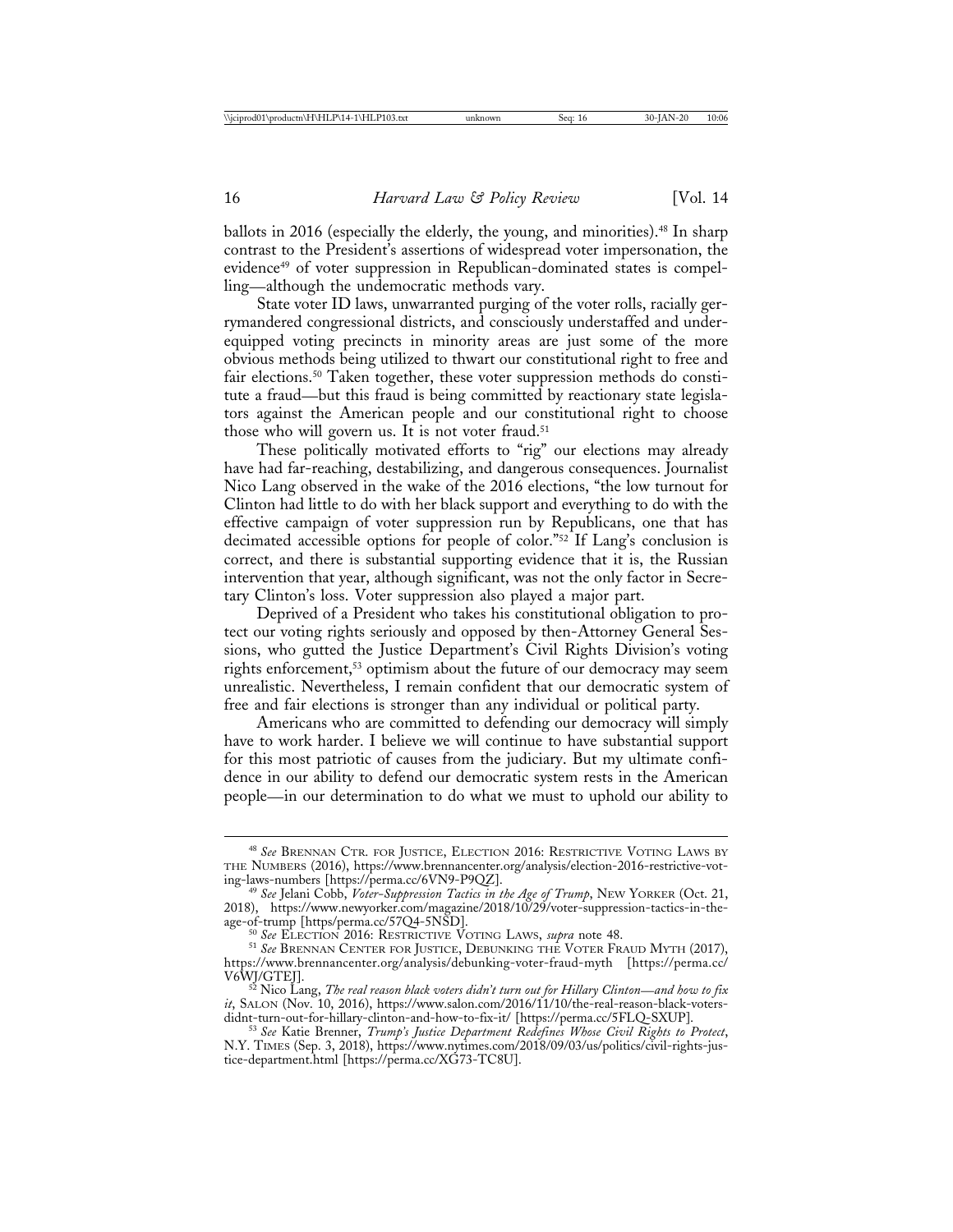choose who will govern. When our neighbors are required to produce identification at their polling places, we will work together to help them get those IDs; where cynical politicians make voting more difficult on Election Day, we will bring a box lunch and wait our turn; and when the evidence shows racially-based attacks on our voting power, we will fight that suppression in our courts.

We are in a fight for the soul of our democracy—and this is a fight that we are determined to win.

As I write these words, reformers in the House of Representatives are moving forward with our planned public hearings and investigations to build the public record that will allow the Congress to comply with the (what I consider unwarranted) holding of the Supreme Court's majority in *Shelby County* and restore the Voting Rights Act to full force and effect.<sup>54</sup> On a parallel track, we are also moving forward with the *For the People Act*, sponsored by my colleague and friend, Congressman John Sarbanes, that will be a major step toward giving all Americans a seat at the table.<sup>55</sup> This bill passed the House earlier this year with the support of every House Democrat, though without the vote of a single House Republican.<sup>56</sup> That, in turn, will allow our national government to better solve our most pressing problems (like reducing the cost of prescription drugs, combating climate change, and building an economy that works for all Americans).

The inter-related, three-fold objectives of our reform measures are clear:

- 1. We must make it easier, not harder, to vote by implementing automatic voter registration, requiring early voting and vote by mail, committing Congress to reauthorizing the Voting Rights Act, and ensuring the integrity of our elections by modernizing and strengthening our voting systems and ending partisan redistricting.
- 2. We must reform big money politics by requiring all political organizations to disclose large donors, updating political advertisement laws for the digital age, establishing a public matching system for citizen-owned elections, and revamping the Federal Election Commission to ensure there's a cop on the campaign finance beat.
- 3. Third and finally, we must strengthen ethics laws to ensure that public officials work in the public interest, extend conflict of interest laws to the President and Vice President, require the release of

<sup>54</sup> *See, e.g.*, *History and Enforcement of the Voting Rights Act of 1965: Hearing Before H. Comm. on the Judiciary,* 116th Cong. (2019); *Subcommittee on Elections*, HOUSE COMM. ON HOUSE ADMIN., https://cha.house.gov/subcommittees/elections [https://perma.cc/Z2NT-48LF]; Press Release, House Comm. on Oversight and Reform, Oversight Democrats Expand Probe to Texas and Kansas (Mar. 28, 2019), https://oversight.house.gov/news/press-releases/ oversight-democrats-expand-voting-probe-to-texas-and-kansas [https://perma.cc/G5JG-<br>5HRY].<br>55 H.R. 1, 116th Cong. (2019).

<sup>&</sup>lt;sup>56</sup> See Final Vote Results for Roll Call 118, HOUSE OF REPRESENTATIVES: OFFICE OF THE CLERK, (Mar. 8, 2019, 11:21 AM), http://clerk.house.gov/evs/2019/roll118.xml [https://per ma.cc/GG4J-B5F9].